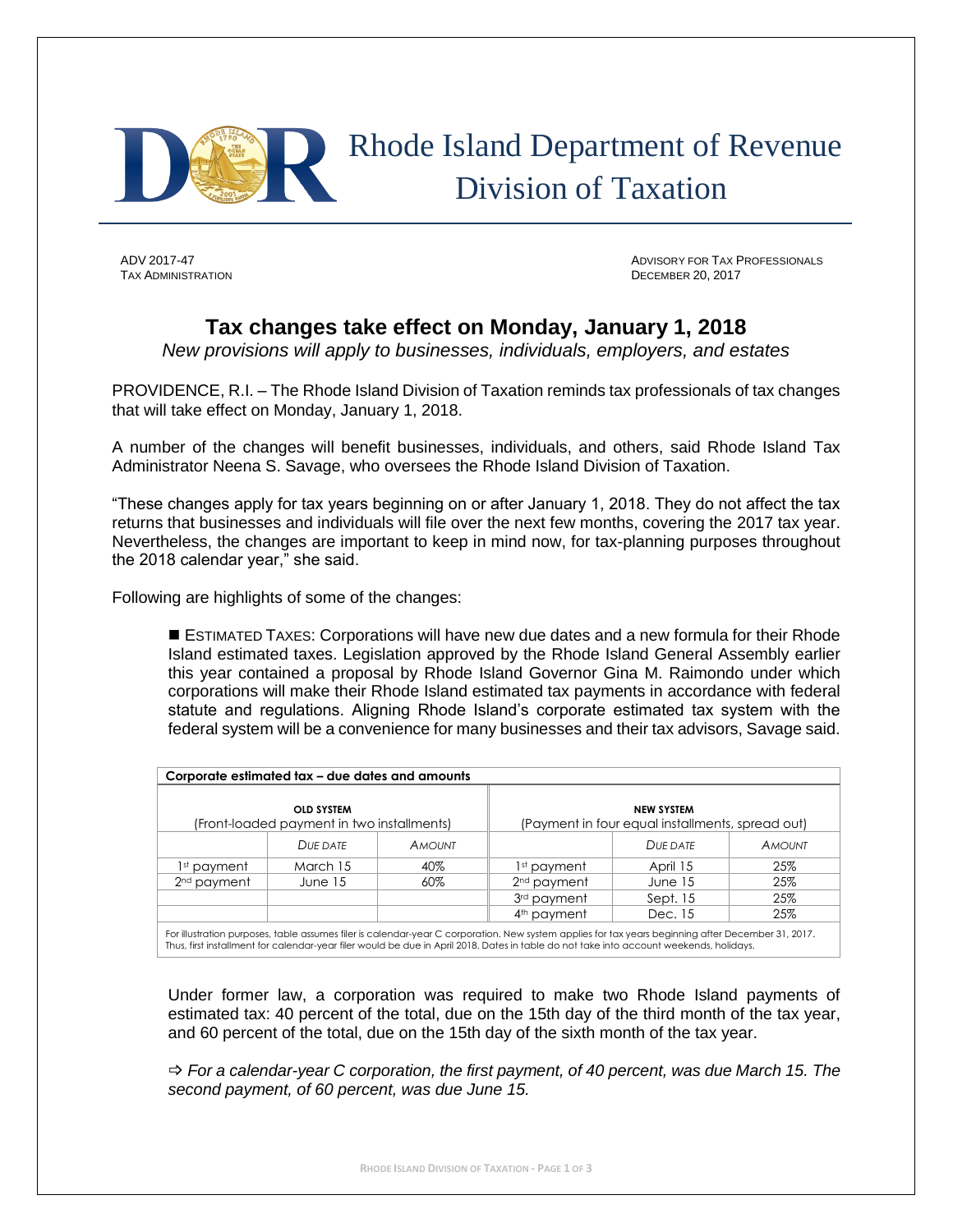Under the new law, which applies for tax years beginning after December 31, 2017, a corporation will make four payments of Rhode Island estimated tax in equal instalments of 25 percent apiece. The first payment will be due on the 15th day of the fourth month of the tax year, the second payment on the 15th day of the sixth month of the tax year, the third payment on the 15th day of the ninth month of the tax year, and the fourth payment on 15th day of the twelfth month of the tax year.

 *Thus, for a calendar-year C corporation, the first payment will be due on April 15, the second on June 15, the third on September 15, and the fourth on December 15. (The dates do not reflect weekends or holidays.)*

A calendar-year corporation, for example, will first encounter the new system in calendar year 2018, and its first quarterly estimated payment, 25 percent of the total, will be due on or before April 17, 2018.

 UNEMPLOYMENT INSURANCE TAX: The tax rates that apply to employers under Rhode Island's state unemployment insurance program (UI tax), which had ranged from 0.99 percent to 9.59 percent in 2017, will drop to a range of 0.89 percent to 9.49 percent for 2018.

As a result, employers -- who saved about \$30 million in the aggregate in calendar year 2017 because of a previous change -- will save about \$10 million more in the aggregate in calendar year 2018.

| UI tax at a glance                                                                                                                                                                                                                 |          |                |  |  |  |
|------------------------------------------------------------------------------------------------------------------------------------------------------------------------------------------------------------------------------------|----------|----------------|--|--|--|
|                                                                                                                                                                                                                                    | 2017     | 2018           |  |  |  |
| UI taxable wage base*                                                                                                                                                                                                              | \$22,400 | \$23,000       |  |  |  |
| UI tax rate range**<br>0.99% to 9.59%                                                                                                                                                                                              |          | 0.89% to 9.49% |  |  |  |
| * Taxable wage base for most employers. ** Schedule H for 2017, Schedule G for 2018.<br>Rates shown above do not include job development assessment, which is the same for<br>2018 as it was for 2017: 0.21% of taxable wage base. |          |                |  |  |  |

The changes are a result of legislation approved by the General Assembly in 2016, which included a proposal by Governor Raimondo to revise downward the UI trust fund's reserve ratio. The state unemployment insurance trust fund's balance at September 30, 2017, was \$350 million.

 TEMPORARY DISABILITY INSURANCE (TDI) TAX: The maximum tax under Rhode Island's temporary disability insurance (TDI) program will be \$762.30 for calendar year 2018, down from \$817.20 for calendar year 2017, a decrease of 6.7 percent, or \$54.90.

The TDI tax, which is paid by employees, has two main components: one is the tax rate itself, the other is the amount of an employee's wages to which that tax rate applies.

| TDI tax at a glance    |          |          |  |  |  |
|------------------------|----------|----------|--|--|--|
|                        | 2017     | 2018     |  |  |  |
| TDI taxable wage base: | \$68,100 | \$69,300 |  |  |  |
| TDI tax rate:          | 1.2%     | 1.1%     |  |  |  |
| TDI maximum tax:       | \$817.20 | \$762.30 |  |  |  |

The maximum amount of wages to which the TDI tax rate applies will be \$69,300 for 2018, compared with \$68,100 for 2017, an increase of 1.8 percent, or \$1,200. But because the rate will drop, the maximum tax will drop, too. (Whether the amount of an employee's TDI tax goes up or down in 2018 will generally depend on how much the employee earns.)